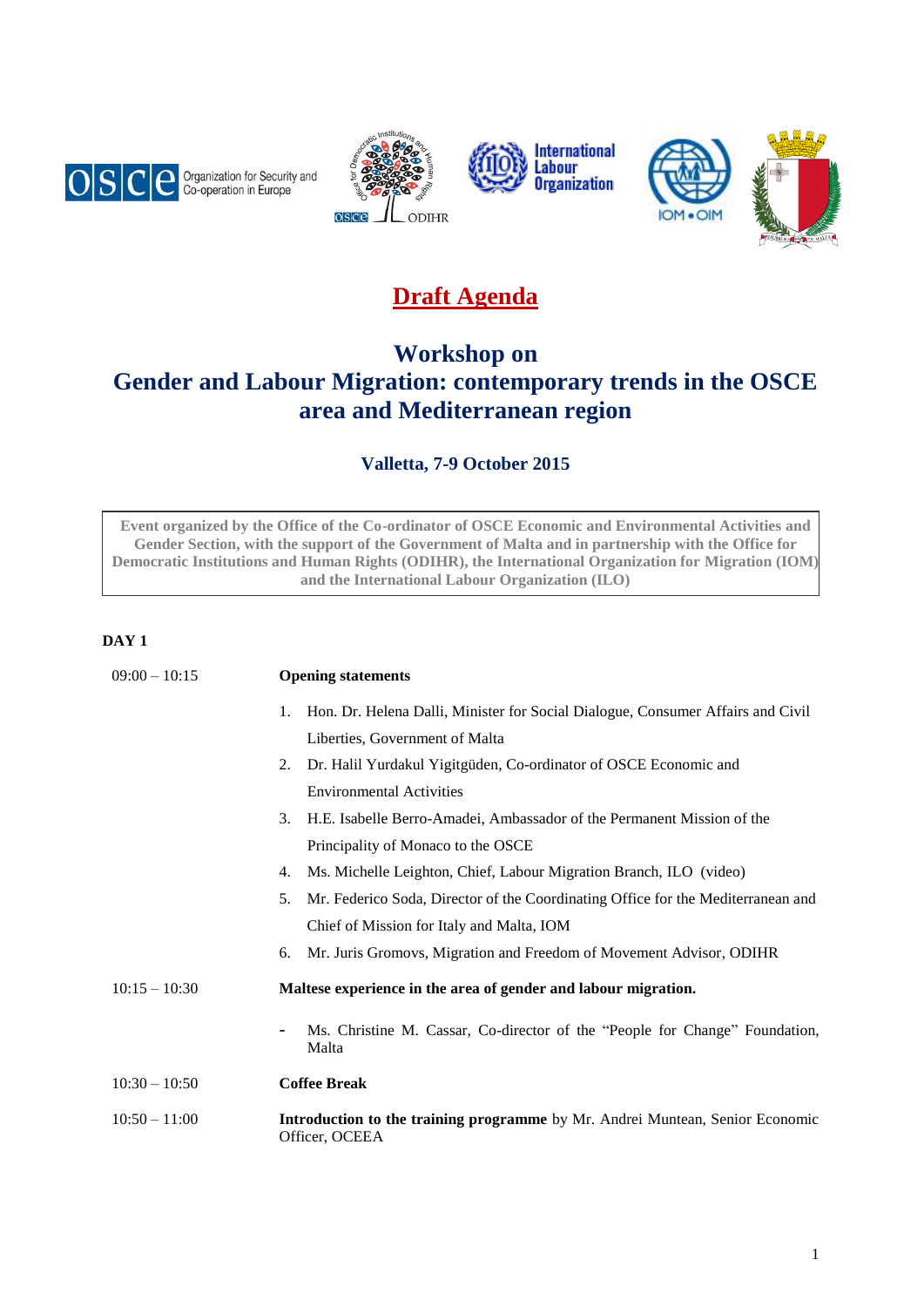## **WORKSHOP PROGRAMME**

|                                                                                                                                                                                                                                                                                    | <b>Time</b> | <b>Duration</b>  | <b>Topic</b>                                                                                                                                                                                                                                                                                                                                                                                                                                                 |
|------------------------------------------------------------------------------------------------------------------------------------------------------------------------------------------------------------------------------------------------------------------------------------|-------------|------------------|--------------------------------------------------------------------------------------------------------------------------------------------------------------------------------------------------------------------------------------------------------------------------------------------------------------------------------------------------------------------------------------------------------------------------------------------------------------|
| and Human Rights                                                                                                                                                                                                                                                                   |             |                  | Facilitator: Mr. Juris Gromovs, Migration and Freedom of Movement Adviser, Office for Democratic Institutions<br>Experts: Mr. Federico Soda, Director of the Coordinating Office for the Mediterranean and Chief of Mission for Italy<br>and Malta, IOM, Ms. Gloria Moreno-Fontes Chammartin, Senior Labour Migration Specialist, International<br>Migration Programme, ILO, and Ms. Zorana Antonijevic, Human Dimension Gender Advisor, OSCE Gender Section |
|                                                                                                                                                                                                                                                                                    | 11:00       | $5 \text{ min}$  | Introduction to Session 1 by Mr. Juris Gromovs, ODIHR                                                                                                                                                                                                                                                                                                                                                                                                        |
| <b>Session 1</b><br><b>Mainstreaming</b><br>gender into labour<br>migration policies<br>(special focus on<br>countries of<br>destination)<br>osce<br><b>Handbook</b><br>on Establishing Effective<br>Labour Migration<br><b>Policies in Countries of</b><br>Origin and Destination | 11:05       | $15$ min         | Overview of migration trends in the region<br>Mr. Federico Soda, Director of the Coordinating Office for the                                                                                                                                                                                                                                                                                                                                                 |
|                                                                                                                                                                                                                                                                                    | 11:25       | $20 \text{ min}$ | Mediterranean and Chief of Mission for Italy and Malta<br>Introduction to the comprehensive labour migration policy<br>concept and the relevant international legal framework by<br>Ms. Gloria Moreno-Fontes Chammartin, ILO                                                                                                                                                                                                                                 |
|                                                                                                                                                                                                                                                                                    | 11:45       | $40 \text{ min}$ | The process of Gender mainstreaming of labour migration<br>policy by Ms. Zorana Antonijevic, Human Dimension Gender<br>Advisor, OSCE Gender Section (40 min)<br>Definitions<br>$\bullet$<br>Gender-related aspects of labour migration policies<br>$\bullet$<br>Goals of gender-mainstreaming labour migration<br>$\bullet$<br>policies<br>Main actors responsible for gender mainstreaming in<br>labour migration policies<br>Discussion (20min)            |
|                                                                                                                                                                                                                                                                                    | 12:35       | 85 min           | Lunch                                                                                                                                                                                                                                                                                                                                                                                                                                                        |
|                                                                                                                                                                                                                                                                                    | 14.00       | $20 \text{ min}$ | Foreign Labour Admission Policies by Ms. Gloria Moreno-<br>Fontes Chammartin, ILO                                                                                                                                                                                                                                                                                                                                                                            |
| <b>GENDER AND LABOUR MICRATION</b><br>osce                                                                                                                                                                                                                                         |             |                  | Recruitment practices<br>Responding to labour and skill shortages:<br>Vacancy/labour market tests, quotas, employers fees,<br>visas<br>A points-based immigration system and temporary<br>$\bullet$<br>migration programmes<br>Discussion (20min)                                                                                                                                                                                                            |
|                                                                                                                                                                                                                                                                                    | 14.40       | 20 min           | Workplace Post-Admission Protection Challenges by Ms.<br>Gloria Moreno-Fontes Chammartin, ILO<br>Terms and conditions of employment (including<br>٠<br>wages)<br>Anti-discrimination, integration and deskilling<br>٠<br>Social security benefits and their portability<br>٠<br>Regularization, family reunification<br>Discussion (20min)                                                                                                                   |
|                                                                                                                                                                                                                                                                                    | 15:30       | 16:00            | <b>Coffee Break</b>                                                                                                                                                                                                                                                                                                                                                                                                                                          |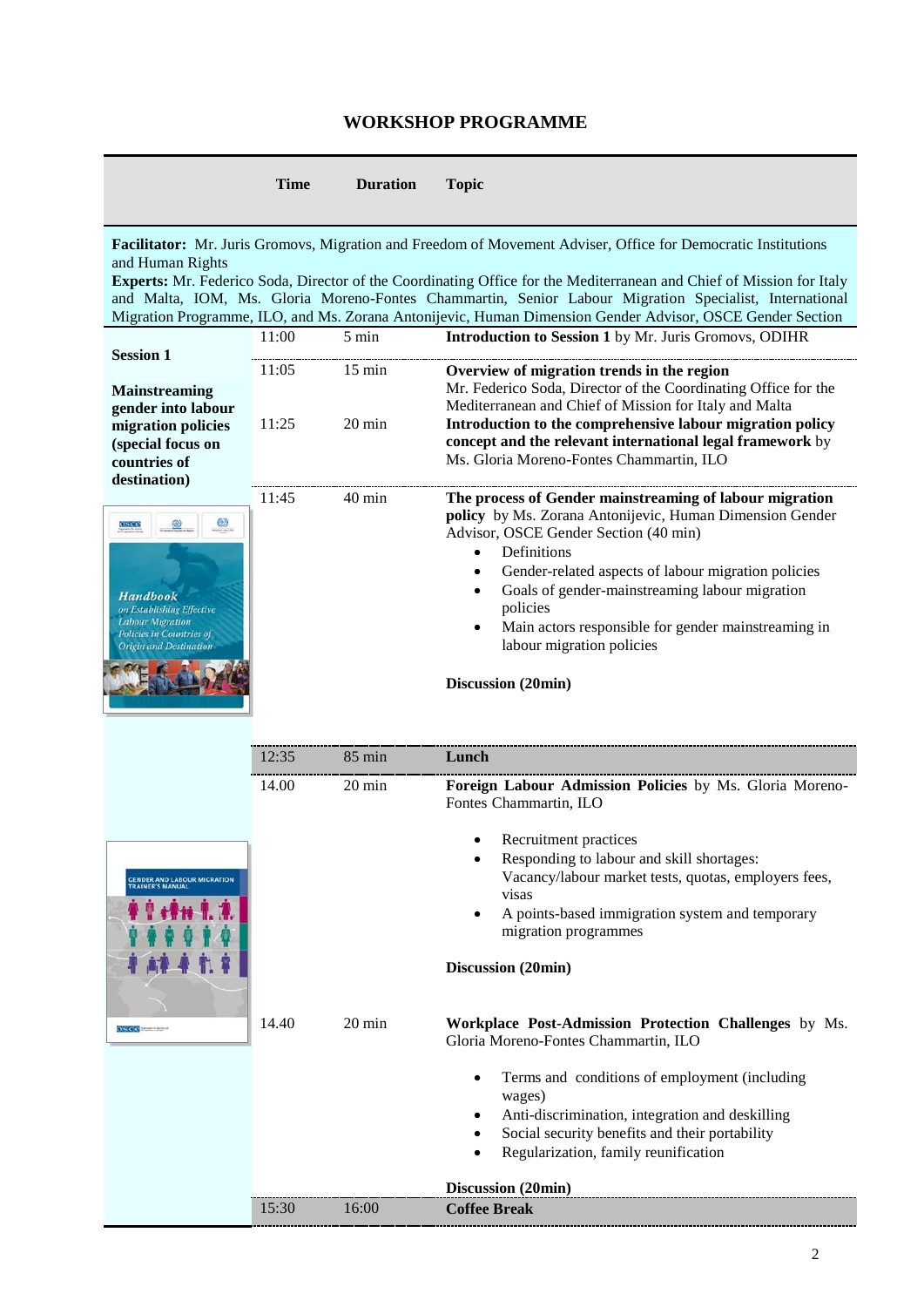| 16:00 | $80 \text{ min}$ | Group exercise: Measures to integrate migrant women in<br><b>the labour market</b> Gloria Moreno-Fontes Chammartin and<br>Maria Elena Valenzuela, ILO<br>Discussion in groups of the exercise (30 min)<br>$\bullet$<br>Presentation of exercise (30 min)<br>Discussion and feedback (20 min) |
|-------|------------------|----------------------------------------------------------------------------------------------------------------------------------------------------------------------------------------------------------------------------------------------------------------------------------------------|
| 17.20 |                  | End of Day 1                                                                                                                                                                                                                                                                                 |

#### *19:00 Reception hosted by the Office of the Coordinator of the OSCE Economic and Environmental Activities*

## **DAY 2**

|                                                                                                                                                                                                                                 | <b>Time</b> | <b>Duration</b>  | <b>Topic</b>                                                                                                                                                                                                                                                                                                                            |  |
|---------------------------------------------------------------------------------------------------------------------------------------------------------------------------------------------------------------------------------|-------------|------------------|-----------------------------------------------------------------------------------------------------------------------------------------------------------------------------------------------------------------------------------------------------------------------------------------------------------------------------------------|--|
|                                                                                                                                                                                                                                 |             |                  |                                                                                                                                                                                                                                                                                                                                         |  |
| Facilitator: Ms. Zorana Antonijevic, Human Dimension Gender Advisor, OSCE Gender Section<br>Expert: Mr. Juris Gromovs, Migration and Freedom of Movement Adviser, Office for Democratic Institutions and<br><b>Human Rights</b> |             |                  |                                                                                                                                                                                                                                                                                                                                         |  |
|                                                                                                                                                                                                                                 | 09:00       | $5 \text{ min}$  | Summary of the main issues discussed in the previous day by<br>Ms. Zorana Antonijevic, OSCE                                                                                                                                                                                                                                             |  |
| Session 1 (cont.)                                                                                                                                                                                                               | 09:05       | 30 min           | Monitoring and evaluation of migration programmes and<br>policies by Mr. Juris Gromovs, ODIHR                                                                                                                                                                                                                                           |  |
| Mainstreaming<br>gender into labour<br>migration policies<br>(special focus on<br>countries of<br>destination)                                                                                                                  |             |                  | Monitoring labour migration policies (20 min):<br>Monitoring process<br>Monitoring the implementation<br>Who, when and how $-$ Monitoring tools                                                                                                                                                                                         |  |
| <b>STRENGTHENING</b>                                                                                                                                                                                                            |             |                  | Evaluating labour migration policies (20 min):<br>Evaluation of output, outcome and process<br>$\bullet$<br>Who determines evaluation criteria<br>$\bullet$<br>Evaluators (independent labour migration and gender<br>$\bullet$<br>experts)<br>Sharing the results shared (with other Ministries, the<br>public, migrant consultations) |  |
|                                                                                                                                                                                                                                 |             |                  | Discussion (25 min)                                                                                                                                                                                                                                                                                                                     |  |
|                                                                                                                                                                                                                                 | 10:00       | $60 \text{ min}$ | Group exercise: Gender-sensitive indicators<br>Discussion in groups of the exercise (30 min)<br>$\bullet$<br>Presentation of exercise (20 min)<br>$\bullet$<br>Discussion and Feedback (20 min)                                                                                                                                         |  |
|                                                                                                                                                                                                                                 | 11:00       | $15 \text{ min}$ | Coffee break                                                                                                                                                                                                                                                                                                                            |  |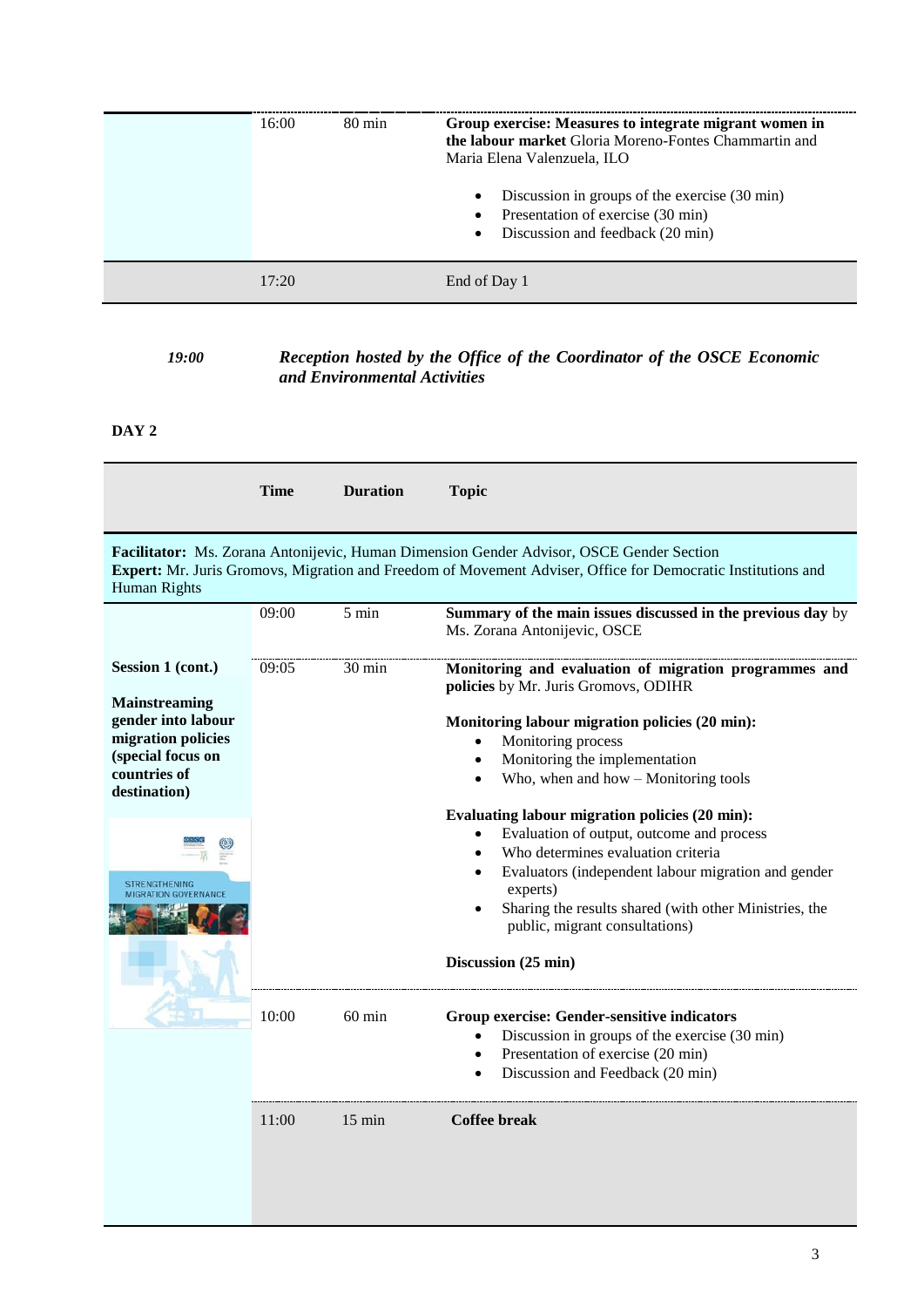**Facilitator:** Mr. Andrei Muntean, Senior Economic Officer, OCEEA **Expert:** Mr. Marko Lehto, Independent Consultant and Ms. Teresa Albano, Economic Affairs Officer, OCEEA

| <b>Session 2</b>                                                                                     | 11:15 | $5 \text{ min}$  | <b>Introduction to Session 2</b> by Mr. Andrei Muntean                                                                                                  |
|------------------------------------------------------------------------------------------------------|-------|------------------|---------------------------------------------------------------------------------------------------------------------------------------------------------|
| <b>Gendered impacts</b><br>and gender<br>sensitivity in bi-<br>and multilateral<br>agreements (BLAs) | 11:20 | $35 \text{ min}$ | <b>Introducing gender aspects into Bilateral Labour</b><br><b>Agreements (BLA)</b> by Mr. Marko Lehto, Independent<br>Consultant<br>Discussion (30 min) |
|                                                                                                      | 12:15 | $45 \text{ min}$ | Group exercise: Drafting of a gender-sensitive BLA (brief)                                                                                              |
|                                                                                                      |       |                  | Preparation of the exercise in groups                                                                                                                   |
|                                                                                                      | 13:00 | 80 min           | <b>Lunch break</b>                                                                                                                                      |
|                                                                                                      | 14:20 | 10 minutes       | Presentation of the KNOMAD project, Global Knowledge<br>Partnership on Migration and Development by Ms. Gloria<br>Moreno-Fontes Chammartin, ILO         |
|                                                                                                      | 14:30 | $40 \text{ min}$ | Group exercise (cont.): Drafting of a gender-sensitive BLA<br>by Marko Lehto, Independent Consultant                                                    |
|                                                                                                      |       |                  | Presentation of exercise (20 min)                                                                                                                       |
|                                                                                                      |       |                  | Discussion and Feedback (20 min)                                                                                                                        |
| Facilitator: Ms. Teresa Albano, Economic Affairs Officer, OCEEA                                      |       |                  |                                                                                                                                                         |
|                                                                                                      |       |                  | <b>Expert:</b> Mr. Jo Rispoli, Senior Specialist, Labour Migration, Migration and Development, Department of Migration                                  |
| Management, IOM                                                                                      |       |                  |                                                                                                                                                         |
| <b>Session 3</b>                                                                                     | 15:10 | $5 \text{ min}$  | Introduction to Session 3 by Ms. Teresa Albano, Economic                                                                                                |

| <b>Making policies</b>                                            |       |                  | Affairs Officer, OCEEA                                                                                                                                                                                                                                                                                                 |
|-------------------------------------------------------------------|-------|------------------|------------------------------------------------------------------------------------------------------------------------------------------------------------------------------------------------------------------------------------------------------------------------------------------------------------------------|
| and practices in<br>countries of origin<br>gender-sensitive       | 15:15 | $45 \text{ min}$ | Limiting the social costs and optimizing the benefits of<br>labour migration: a gender analysis by Mr. Jo Rispoli, IOM                                                                                                                                                                                                 |
| <b>BOUR MIGRATION</b><br>Trainer's Manual<br>osce <b>material</b> |       |                  | Decision making processes and pre-departure<br>services and training<br>Reducing recruitment and migration economic and<br>$\bullet$<br>social costs<br>Optimizing the benefits of savings and remittances<br>upon return<br>Recognition of skills gained abroad<br>Labour market reintegration<br>Discussion (10 min) |
|                                                                   |       |                  |                                                                                                                                                                                                                                                                                                                        |
|                                                                   | 16:00 | $15 \text{ min}$ | <b>Coffee break</b>                                                                                                                                                                                                                                                                                                    |
|                                                                   | 16:15 | 70 min           | Group exercise: Returning Migrants by Mr. Jo Rispoli, IOM<br>Preparation of the exercise in groups (30 min)<br>Presentation of the exercise (20 min)<br>Discussion and Feedback (20 min)                                                                                                                               |